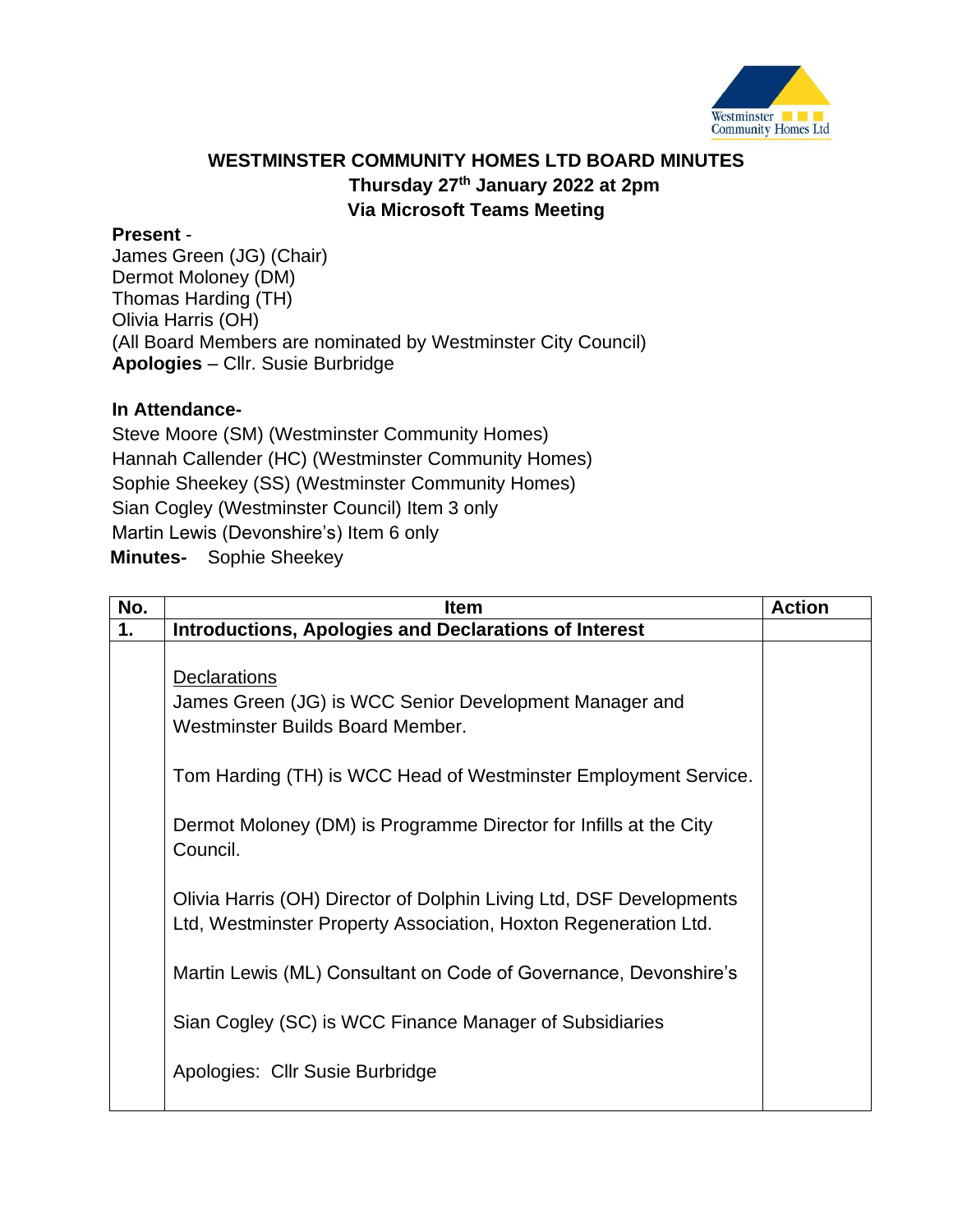

| 2. | Minutes and Action List of Board Teams meeting September<br>2021                                                                                                                                                                                                                             |              |
|----|----------------------------------------------------------------------------------------------------------------------------------------------------------------------------------------------------------------------------------------------------------------------------------------------|--------------|
|    | The minutes and action list were reviewed concentrating on the items<br>which had not been completed:                                                                                                                                                                                        |              |
|    | Board appraisals are outstanding. Dolphin Living appraisals template<br>to be agreed with a new deadline. JG agrees to confirm this within the<br>next few days.                                                                                                                             | JG           |
|    | TH suggests that we include the skills element in the March Board<br>Governance report, which is agreed.                                                                                                                                                                                     | <b>SM/HC</b> |
|    | Financial report against refurbishment costs from previous meeting<br>highlighted that the increased cost of Utility bills should be looked into.<br>SC has recently been notified of this and will look to add to the budget<br>setting process for February and report to the March Board. | <b>SC</b>    |
|    | Minutes were agreed. They can now be signed by the Chair.                                                                                                                                                                                                                                    | <b>JG</b>    |
| 3. | P9 Financial Report & Updated Cashflow                                                                                                                                                                                                                                                       |              |
|    | SC is introduced as new Accounts Manager and is welcomed by the<br>Board.                                                                                                                                                                                                                    |              |
|    | SC presented the key items from the P9 report                                                                                                                                                                                                                                                |              |
|    | OH highlighted that without the lower than expected spend on WCC<br>repairs and the one off gain from the sale of assets that WCH would be<br>running at a loss again this year. The Board want to see a plan for<br>returning WCH to profitability in 2022/23.                              | <b>SM/SC</b> |
|    | SC to align Cash Flow Statement with Budget.                                                                                                                                                                                                                                                 | <b>SC</b>    |
|    | JG suggests that we should include options for areas that we could<br>concentrate on to increase sustainability.                                                                                                                                                                             |              |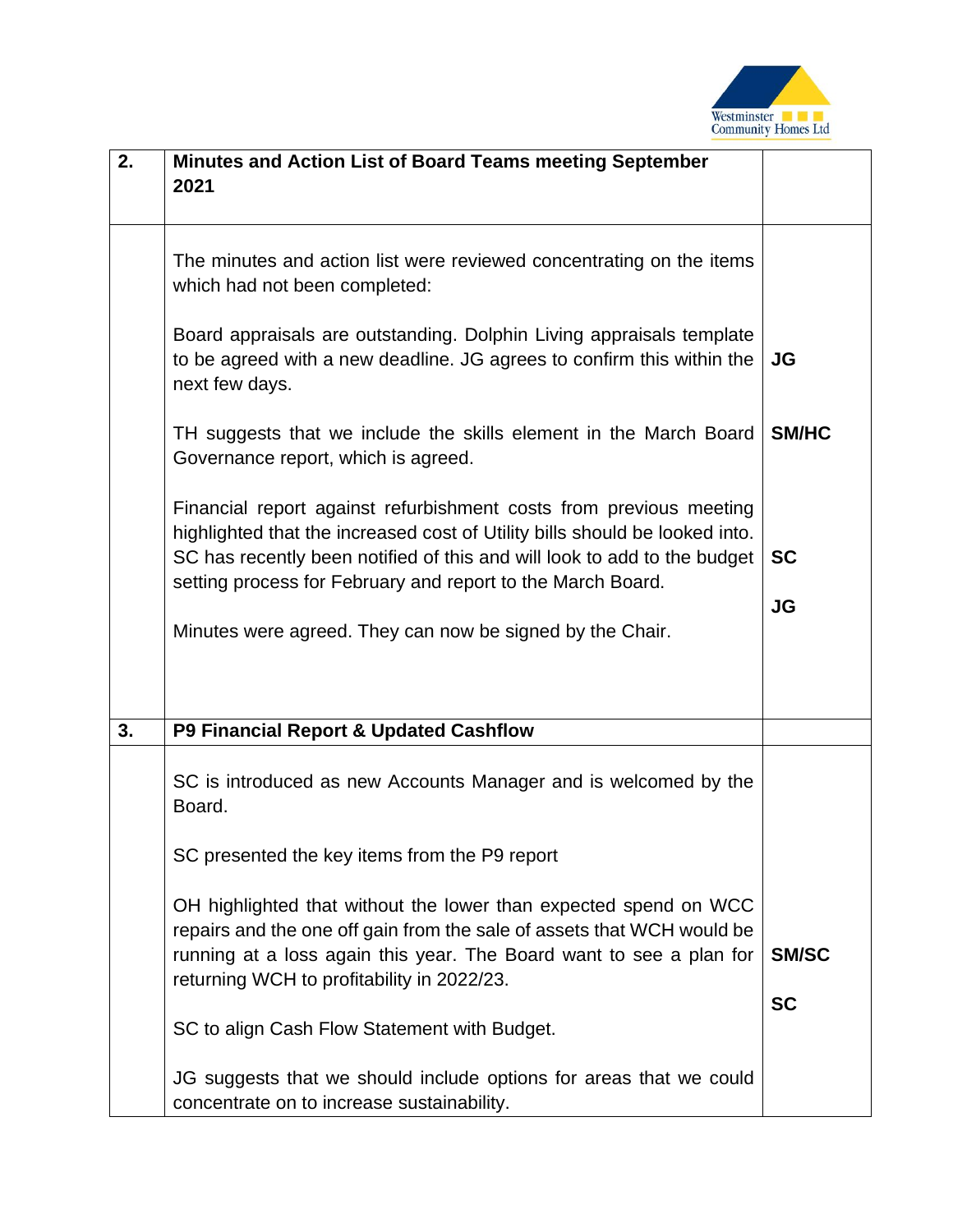

| SM agrees that the March Board meeting will receive the budget<br>proposals and it will address the matters raised. SM and SC to discuss<br>budget setting process.                                                                    | <b>SM/SC</b> |
|----------------------------------------------------------------------------------------------------------------------------------------------------------------------------------------------------------------------------------------|--------------|
| OH suggested that the inflation uplift should be realistic and in particular<br>that there are some areas such as service charge/insurance costs and<br>energy prices were much higher provision will need to be made. SC to<br>note.  | <b>SC</b>    |
| SC mentions that we have overspent on Miscellaneous direct costs for<br>the year due to one-off costs incurred and this will balance out in<br>accordance with this coming year's budget.                                              |              |
| JG has requested that a running commentary be added to the Finance<br>report which explains items in more clarity. SC to action this for the<br>future meetings.                                                                       | <b>SC</b>    |
| TH asked how the Board could get assurance about the budget setting.<br>OH stated that we should set the budget against the first 9 months of<br>performance. Look at overspends for the rest of the year.                             | <b>SC</b>    |
| SM confirmed that the rent increase for 2022/23 would be Sept CPI<br>plus 1 % for non-GLA funded properties and Sept CPI only for GLA<br>funded units.                                                                                 |              |
| OH stated that CPI in Dec was 5.4% and we should take this into<br>consideration for budget costings.                                                                                                                                  |              |
| DM queried whether due to Covid we still have a backlog of incomplete<br>repair jobs. SM confirmed that although there had been some delays<br>on major works, that day to day responsive repairs were now being<br>completed normally |              |
| SM confirmed that the Community projects report will be an item<br>included in the next Board Meeting and included within the proposed<br>budget setting report                                                                        | <b>HC/KC</b> |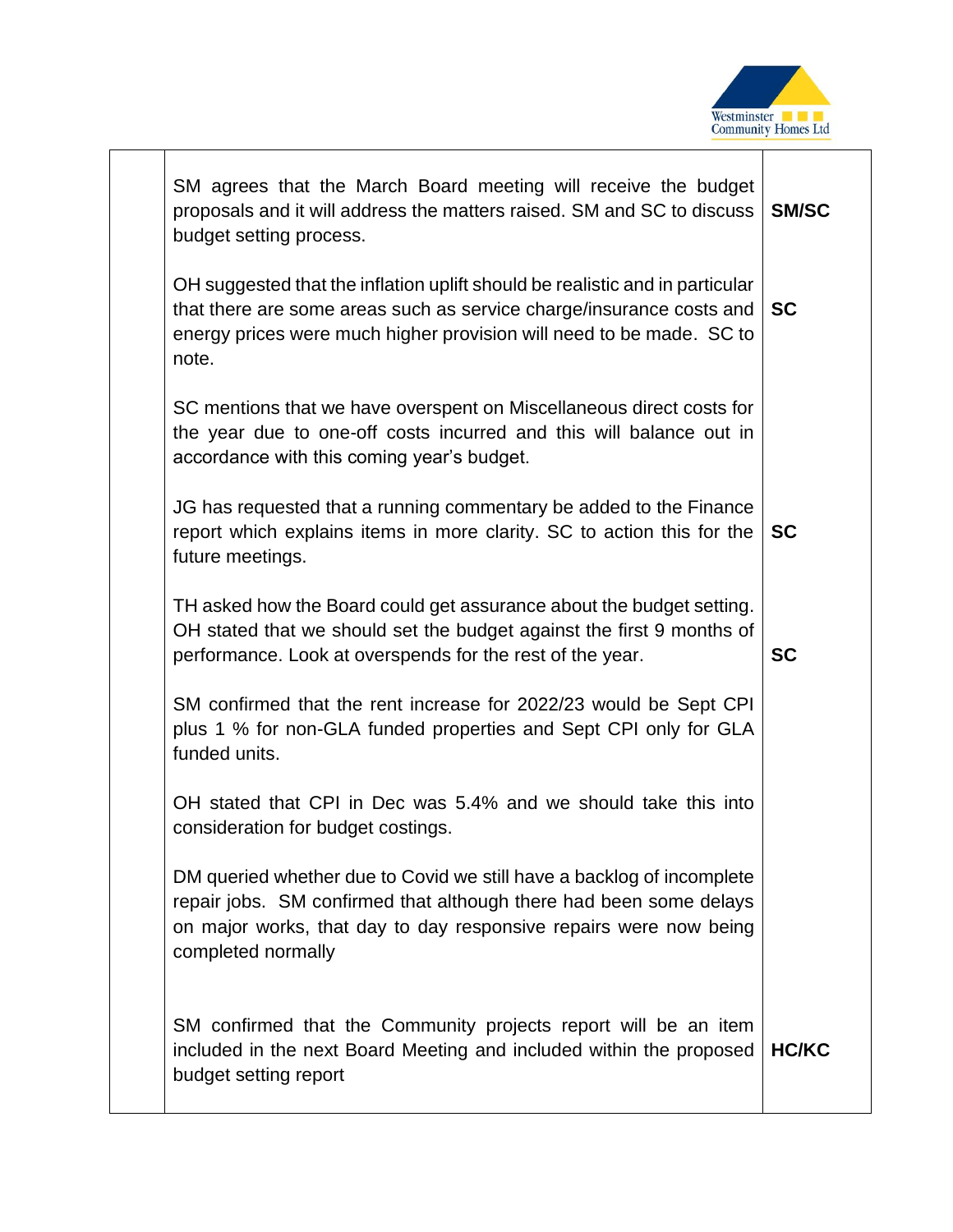

┱

|    | OH asked for clarification on the timing for the appointment of the<br>contractor for the MOT yard because until the new WCC Loan is in<br>place this scheme will not be able to proceed.<br>SM confirmed that WCH had not contracted this work and will not be<br>doing so until the new Loan agreement has been signed.<br>We are hoping to receive planning permission for this scheme in March<br>and the recent discussions with WCC suggest that the loan agreement<br>should be in place around the same time.<br>JG queried whether WCH have updated the prices for this scheme in<br>light of the general uplifts in build prices that the sector has<br>experienced. SM confirmed that the latest Cash Flow has taken into<br>consideration the current costings for the Victoria Wharf phase 2 on a<br>per square metre basis<br>OH asked for clarification on what basis the new loan was being made.<br>SM confirmed that initially it would be development finance and<br>following completion would become a consolidated loan. However, we<br>would look to use all other available funds and grants first in order to<br>delay the point on drawdown and minimise interest payments.<br>OH commented that the WCC Loan rate was very competitive and with<br>this in mind WCH should not delay drawdown if required by WCC to do<br>SO. | <b>SM/SC</b> |
|----|----------------------------------------------------------------------------------------------------------------------------------------------------------------------------------------------------------------------------------------------------------------------------------------------------------------------------------------------------------------------------------------------------------------------------------------------------------------------------------------------------------------------------------------------------------------------------------------------------------------------------------------------------------------------------------------------------------------------------------------------------------------------------------------------------------------------------------------------------------------------------------------------------------------------------------------------------------------------------------------------------------------------------------------------------------------------------------------------------------------------------------------------------------------------------------------------------------------------------------------------------------------------------------------------------------------------------------------------------------|--------------|
|    | TH has asked HC to pick up in the KPI report about arrears and how it<br>relates to the expenditure to date £87k YTD against £50K budget.<br>SC leaves meeting                                                                                                                                                                                                                                                                                                                                                                                                                                                                                                                                                                                                                                                                                                                                                                                                                                                                                                                                                                                                                                                                                                                                                                                           | <b>HC/SC</b> |
| 4. | <b>Chief Executive Update</b>                                                                                                                                                                                                                                                                                                                                                                                                                                                                                                                                                                                                                                                                                                                                                                                                                                                                                                                                                                                                                                                                                                                                                                                                                                                                                                                            |              |
|    | <b>SM</b> presents                                                                                                                                                                                                                                                                                                                                                                                                                                                                                                                                                                                                                                                                                                                                                                                                                                                                                                                                                                                                                                                                                                                                                                                                                                                                                                                                       |              |
|    | <b>Regeneration Areas update</b><br>Making good progress. Ebury is far ahead of Church Street but<br>expecting things to pick up further now that planning is coming closer.<br>Only 20 lessee units on Ebury who have not agreed. Working with all<br>of these. We have highlighted some areas of risk to WCC which could<br>lead to CPO.                                                                                                                                                                                                                                                                                                                                                                                                                                                                                                                                                                                                                                                                                                                                                                                                                                                                                                                                                                                                               |              |

┱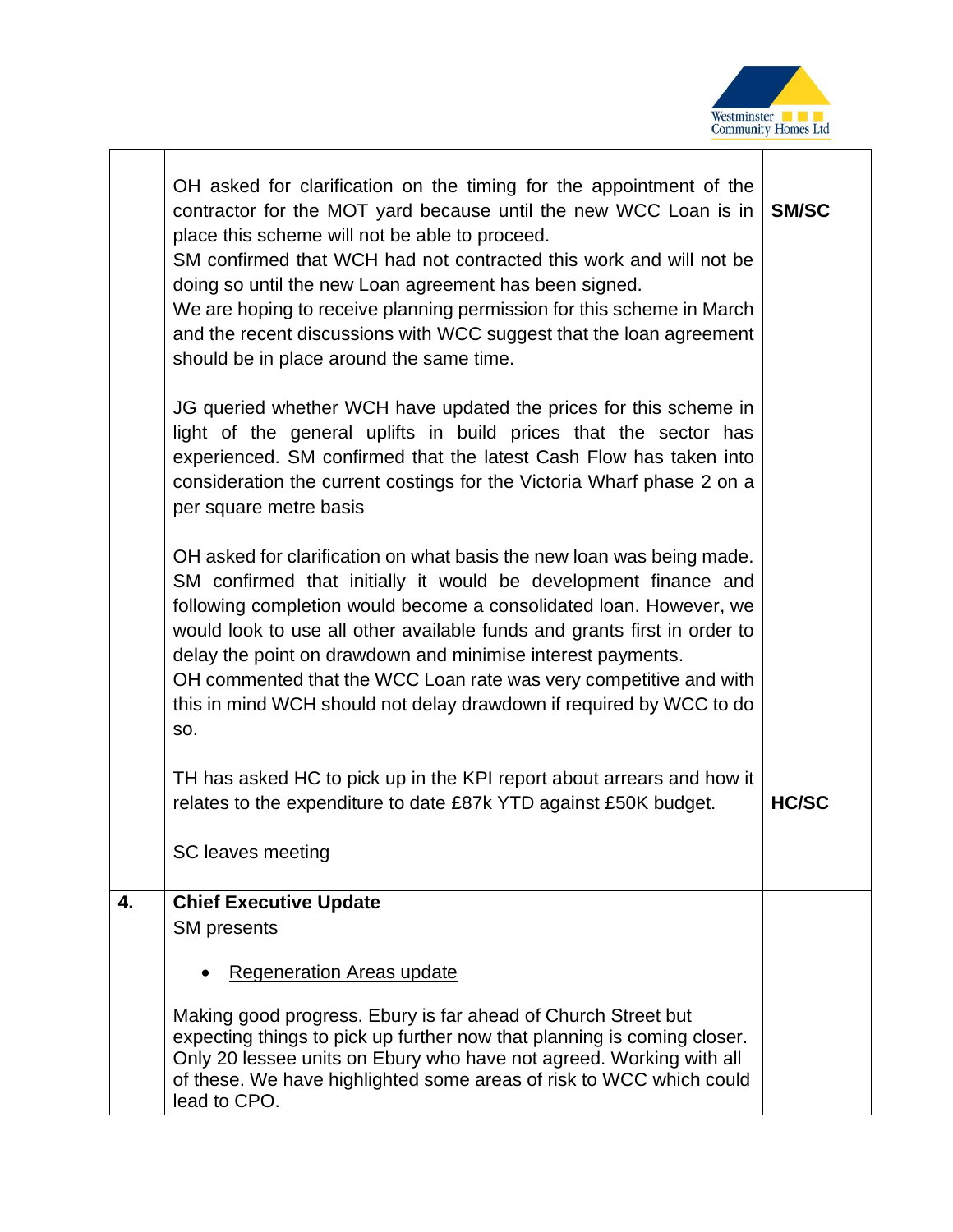

## • Victoria Wharf (Phase 2) update

Continuing at pace and currently three weeks ahead of scheduled finish in August. However, glazed bricks need replacing by the brick company as the ones that have been delivered are not fit for purpose.

OH asked if there be any financial repercussions for the brick issue. SM stated that we would need to know exactly what was ordered to know what the impact is and where the blame is. Once this has been discovered, we would look to recover the costs. SM would confirm the position on this to the Board once established

• MOT yard (581-587 Harrow Road) update

Planning application has been made and we are expecting this to go to the March Planning Committee for decision.

• 2A Bravington Road update

Due to finish 18<sup>th</sup> March. Survey carried out last Thursday, shows that they are a few weeks behind, however the updated schedule of works shows that they are on track to complete early as the contractors believe they can catch up. We have identified another unit in Saltram Crescent for this project and conveyancing work is now underway

DM asked if there had been any interest from the flyers for 2a Bravington.

SM said that these were about to be released Homeownership Westminster next week and also sent to all WCH Intermediate rent tenants. SS to complete flyer and distribute in w/c 7<sup>th</sup> February. Board will be updated on the outcome of this flyer in the March Board report. **SS**

WCH Loan update

As previously discussed in item 3

• Former Tenant's Arrears

Has been pushed to first financial meeting of the year.

• Auditors tender update

Expecting to get this out to auditors next week. Contract will be let in **SM**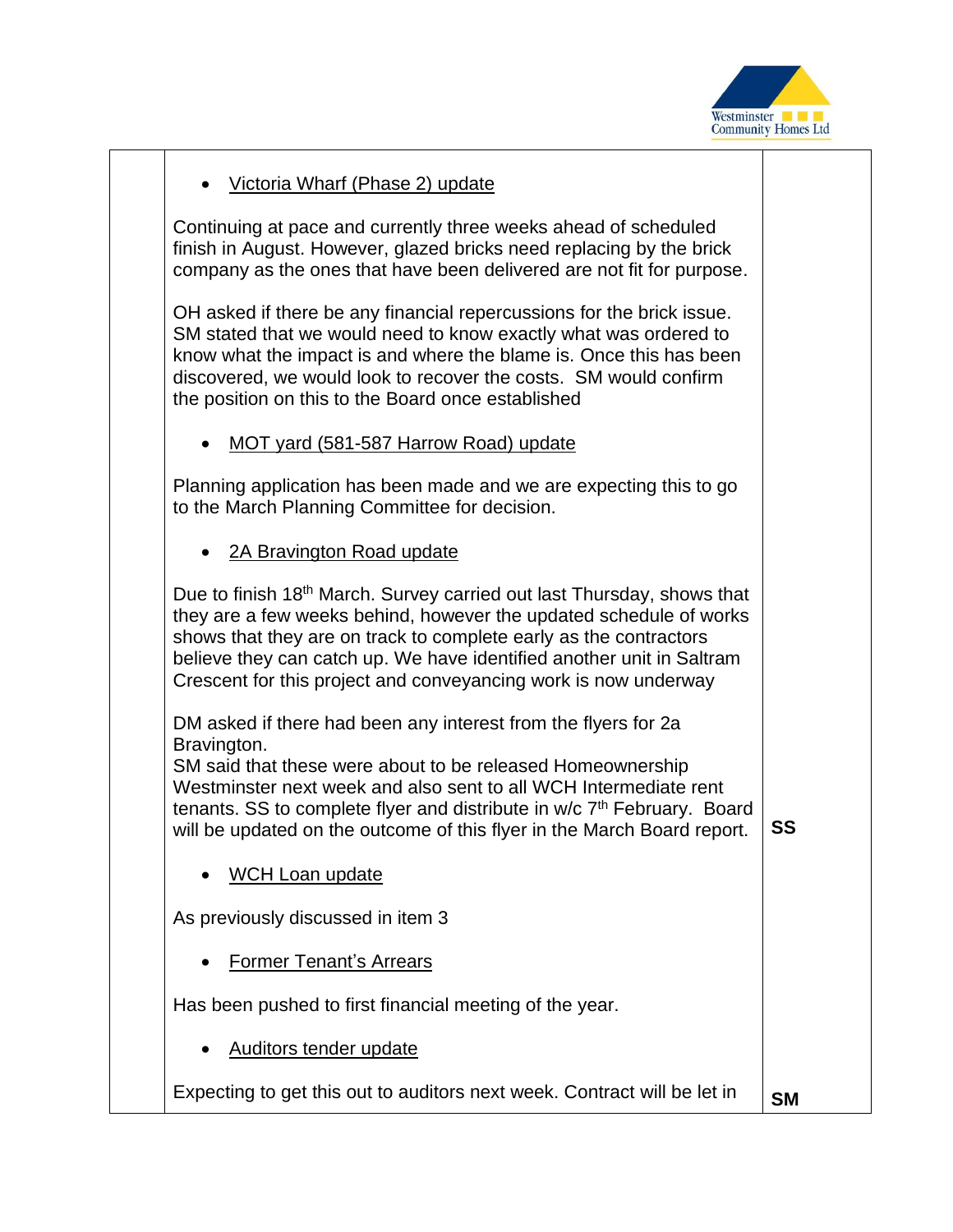

|    | late Feb/early March. Likely to be sent to four firms including Jones<br>Avens.                                                                                                                                                                                                               |              |
|----|-----------------------------------------------------------------------------------------------------------------------------------------------------------------------------------------------------------------------------------------------------------------------------------------------|--------------|
|    | Lease extensions                                                                                                                                                                                                                                                                              |              |
|    | Legislation for lease extensions has been slow coming through. Some<br>elements have been enacted. Officers will continue to monitor the<br>progress of this legislation.                                                                                                                     | <b>SM</b>    |
| 5. | <b>Key Performance Indicators</b>                                                                                                                                                                                                                                                             |              |
|    | <b>HC</b> presents                                                                                                                                                                                                                                                                            |              |
|    | Year to date Customer service measured by tenant survey. These will<br>continue after Refresh surveys.                                                                                                                                                                                        | <b>SS/HC</b> |
|    | HC mentions that the KPI report will include new policies as discussed<br>by ML. Tenant survey will also be updated to include new measures.                                                                                                                                                  |              |
|    | Housing Management items are on track apart from tenancy checks,<br>which are still not taking place whilst pandemic is still an issue. These<br>have now restarted; we won't meet the year target, but we hope that<br>from the start of the next financial year we would be on target.      |              |
|    | As the Refresh programme will be taking place in the coming months,<br>all properties will need to be inspected and therefore will credit our<br>KPI results favourably for this year.                                                                                                        |              |
|    | Arrears are slightly over target. During the last Board meeting, OH<br>mentioned that we should be reporting our figures on an annual basis,<br>we have made this change.<br>Due to the increase in arrears, we have managed the Housing<br>Officers to drive these down as soon as possible. |              |
|    | TH suggests we should add community work to KPI's.                                                                                                                                                                                                                                            | HC           |
|    | SM suggests we should add more tenant involvement for the next<br>financial year.                                                                                                                                                                                                             | HC           |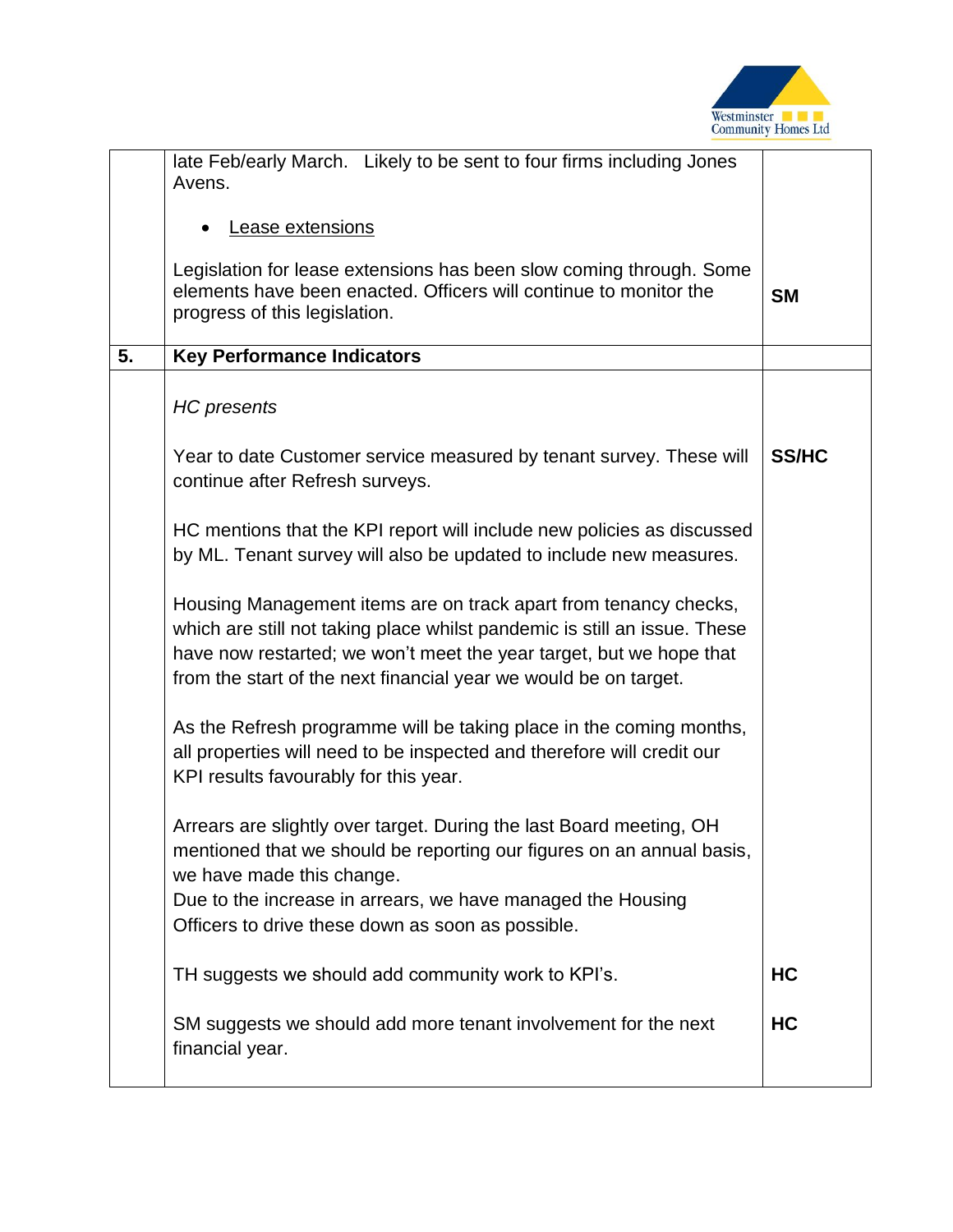

|    | Development acquisitions target for the year is to complete on 3 within |              |
|----|-------------------------------------------------------------------------|--------------|
|    | the 12 months. So far, we have completed on one and have two            |              |
|    | further completing this month to bring us up to our target.             |              |
|    |                                                                         |              |
| 6. | <b>Governance Report</b>                                                |              |
|    |                                                                         |              |
|    | This item was moved up the agenda and taken first in order for Martin   |              |
|    | Lewis to attend and assist with this report. Martin Lewis presents this |              |
|    | report with SM                                                          |              |
|    |                                                                         |              |
|    | The Gap analysis identified the need for the production of a series of  |              |
|    | documents which demonstrate compliance with code of Governance.         |              |
|    | The Board were in agreement with approach.                              |              |
|    |                                                                         |              |
|    | JG requests synopsis of recommendations.                                | <b>ML/SM</b> |
|    |                                                                         |              |
|    | ML- Financial statements, compliant with Code of Governance 2020.       |              |
|    | Compliance checklist against Code of Governance still to be done.       |              |
|    | This will inform Board of provisions of what is or isn't in compliance. |              |
|    | When publishing accounts which parts aren't complied. SM will bring     |              |
|    | this to the March Board meeting. Skills audit also to be included.      | <b>SM</b>    |
|    |                                                                         |              |
|    | OH Board skills audit to be prioritised as OH and JG have been          |              |
|    | members of the Board for five years and the maximum longevity of a      |              |
|    | member is six years. SM to seek guidance from WCC on this matter.       | <b>SM</b>    |
|    |                                                                         |              |
|    | SM to provide an update on Health and Safety policies in the next       | <b>SM</b>    |
|    | Board.                                                                  |              |
|    |                                                                         |              |
|    | SM proposed that the Board adopt the policies today and for ML and      |              |
|    | SM to put together a list of items to cover, and with deadlines and     | <b>SM/ML</b> |
|    | report to Board before March.                                           |              |
|    |                                                                         |              |
|    | Board Agree with implementation of these today.                         |              |
|    |                                                                         |              |
|    | TH suggests we should flag within the new KPIs as a result of the new   | HC           |
|    | policies.                                                               |              |
|    |                                                                         |              |
|    |                                                                         |              |